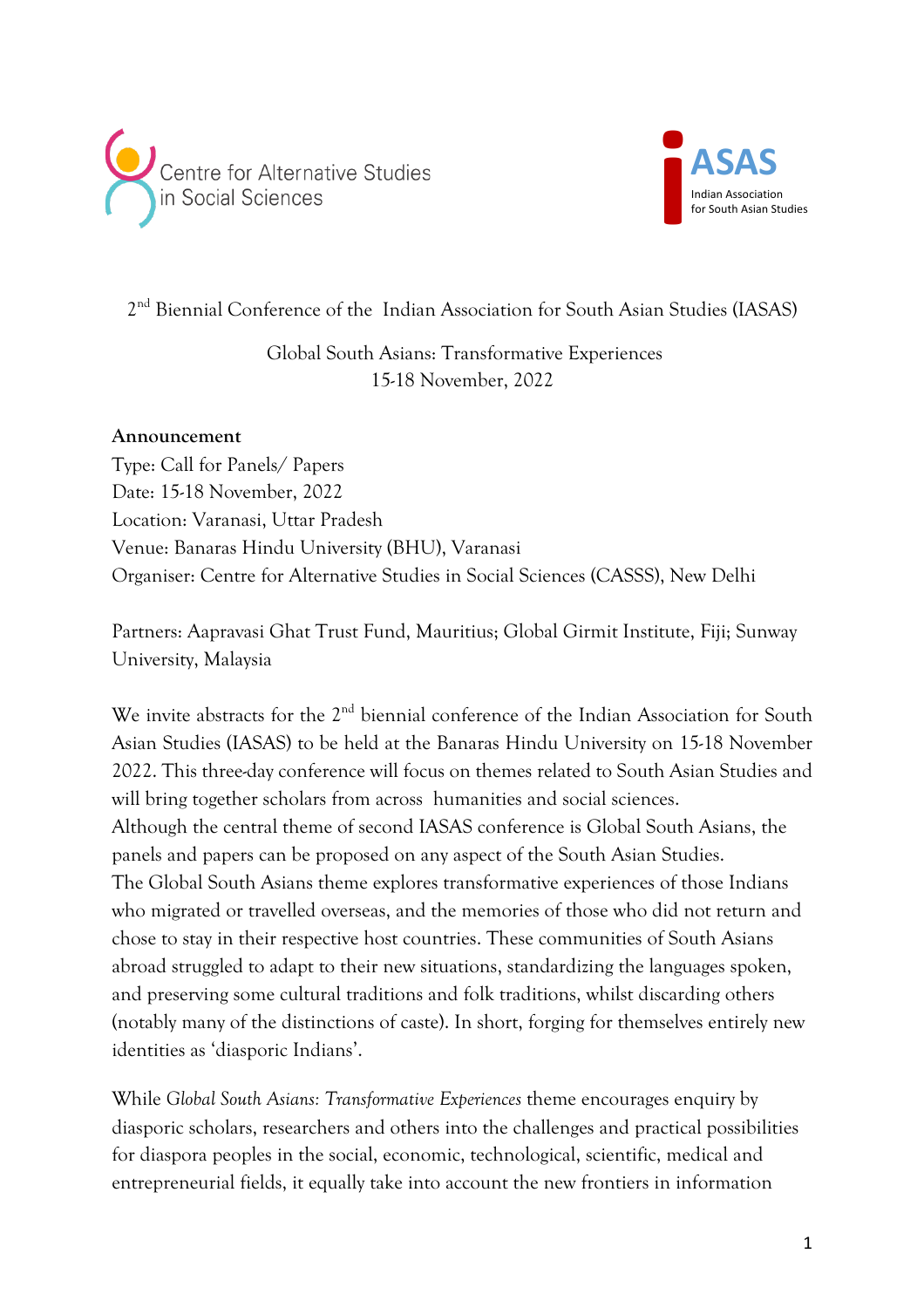gathering, its presentation and new methodologies of sharing research among the millions of Indian diasporic people. Hence, IASAS Conference 2022 aims to provide opportunities for diasporic researchers and scholars to engage in a genuinely global dialogue. In the context of globalizing similarities and differences, such dialogue is increasingly important as it facilitates the development and sharing of knowledge, and the establishment of international collaborative relations. This conference is committed to advancing the achievement of a just, peaceful and progressive diasporic world community through collaboration and dialogue on various issues through the exchange of ideas, concerns, solutions, problems, person-to-person contacts and professional relationships.

**Apart from the above central theme, IASAS 2022 conference welcomes panels and papers in English or in Hindi on any theme of South Asian Studies employing interdisciplinary and theoretical perspectives inspired from History, Philosophy, Political Science, Anthropology, Ethnography, Sociology, Psychology etc. Hence, the conference aim is to bring historians and social scientists into conversation with each other. We encourage submissions from research students, early career scholars, faculty members, and independent social scientists whose research falls under the spectrum of South Asian Studies. The conference hopes to generate new perspectives by exploring new as well as alternative and evolving research ideas and methods.**

## **CALL FOR PAPERS**

There would be at least four presenters in each panel session. Presentations will be limited to 20 minutes each.

1. Abstracts of up to 500 words should be submitted on or before August 15, 2022. [Please use the Presentation Proposal format in sending your abstract].

2. Acceptance letters for proposals will be e-mailed by August 30, 2022. All abstracts will be peer reviewed.

3. Presenters should indicate if their formal presentations will be in PowerPoint format. 4. An electronic copy of the full paper must be submitted no later than September 10, 2022.

In the Subject window of your e-mails, please type the following words: **IASAS Conference 2022**